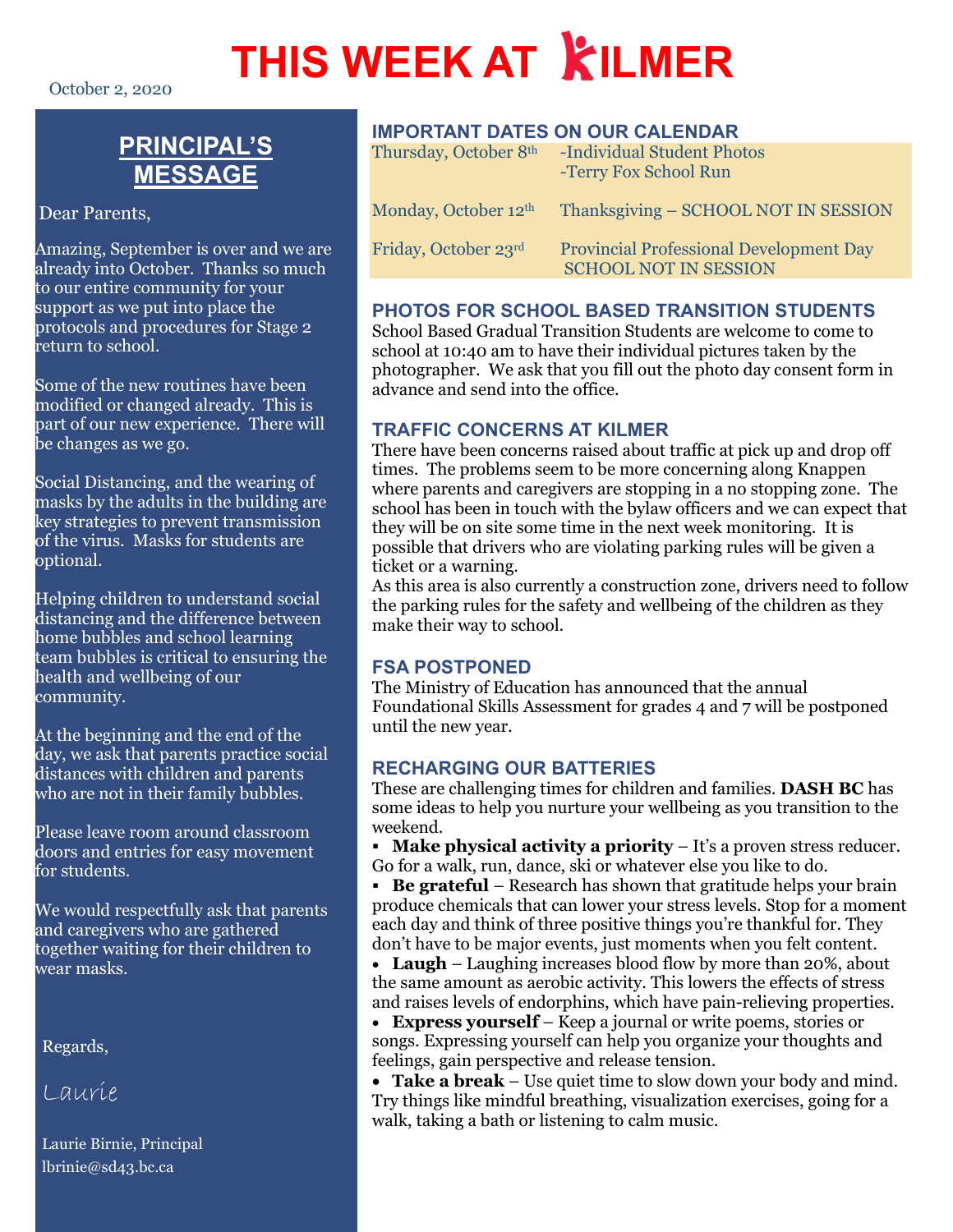- [Kilmer Website](http://www.sd43.bc.ca/school/kilmer/Pages/default.aspx#/=)
- [Online Absence Report](https://www2016.sd43.bc.ca/eforms/_layouts/15/FormServer.aspx?XsnLocation=http://www2016.sd43.bc.ca/eforms/AbsenceReportForm/Forms/template.xsn&OpenIn=browser&SaveLocation=http://www2016.sd43.bc.ca/eforms/AbsenceReportForm&Source=http://www2016.sd43.bc.ca/eforms/AbsenceReportForm)
- [School Cash Online/KEV](http://www.schoolcashonline.com/)
- [Parent EForms](http://www.sd43.bc.ca/school/kilmer/Parents/forms/Pages/default.aspx#/=)
- [Subscribe to our Calendar](http://www.sd43.bc.ca/school/kilmer/_LAYOUTS/15/scholantis/handlers/ical/event.ashx?List=0d97a795-418c-4bb3-a2e1-43959499908f&Redirect=true)
- [Kilmer's Terry Fox Run Donations](https://secure.terryfox.ca/registrant/TeamFundraisingPage.aspx?TeamID=915779)
- [Daily Health Check](http://www.sd43.bc.ca/Lists/Documents/2020.09.18%20Daily%20Health%20Check%20Screen%20(English).pdf)
- [Care of Cloth Masks](https://www.sd43.bc.ca/school/kilmer/Documents/Care%20of%20cloth%20masks.pdf)
- [COVID-19 Self Assessment Tool](https://bc.thrive.health/)

### **A MESSAGE FROM KPAC**

October 2nd, 2020

#### Dear Kilmer Parents!

Thank you so much to everyone who attended our first PAC meeting Monday night (and for your patience as we worked out the technical kinks!). We are still in need of volunteers for the following committees and positions:

- *Hot Lunch*
- *Canadian Parents for French*
- *Fundraising*
- *Emergency Prep*

We are also looking for a wonderful parent to fill the position of **PAC Vice President**! The role of Vice President involves the following duties:

- *shall assume the responsibilities of the President, as per Bylaw Section X, Section A, in the President's absence or upon request*
- *shall assist the President in the performance of his/her duties*
- *may be a signing authority on behalf of the Council*
- *may organize volunteer committees*

Come on out, have some fun, and join a great team! If you have any questions about the above positions, please email **031-pac@sd43.bc.ca.** On behalf of your PAC, thank you so much.

#### **STUDENT ABSENCES**

If your child is going to be away, you're running late or they require an early dismissal please submit a Daily Absence Report Online, before 8am. [Report your Student's Absence Online](https://www2016.sd43.bc.ca/eforms/_layouts/15/FormServer.aspx?XsnLocation=http://www2016.sd43.bc.ca/eforms/AbsenceReportForm/Forms/template.xsn&OpenIn=browser&SaveLocation=http://www2016.sd43.bc.ca/eforms/AbsenceReportForm&Source=http://www2016.sd43.bc.ca/eforms/AbsenceReportForm) kilmer spirit wear

#### **KILMER SPIRIT WEAR**

KPAC has organized the sale of Spirit Wear, available to purchase through School Cash Online/KEV. Due to COVID-19, we will not have size samples available at the school. Please refer to the [size charts](https://www.sd43.bc.ca/school/kilmer/Documents/Forms/AllItems.aspx?RootFolder=%2Fschool%2Fkilmer%2FDocuments%2FKPAC&FolderCTID=0x012000C1C27FC862D19742A232CF0FFA4832AC&View=%7B16D1E608%2D4E37%2D4B11%2D829E%2D8BA491070A50%7D#/=)**,** posted to the Kilmer Website. Orders Due-Oct 15!

#### PLEASE NOTE, THERE WILL BE A SEPARATE ORDER SENT OUT FOR GRADE 5 STUDENTS.

### **OFFICE HOURS**

#### **Kilmer Elementary**

1575 Knappen St Port Coquitlam, BC V3C 2P8 604-941-3401 kilmer@sd43.b.ca [www.sd43.bc.ca/school/kilmer](http://www.sd43.bc.ca/school/kilmer) *The doors to the school remain locked, please call the office at 604-941-3401 between 8:15-3:15 if you require assistance, or email the school at Kilmer@sd43.bc.ca.*